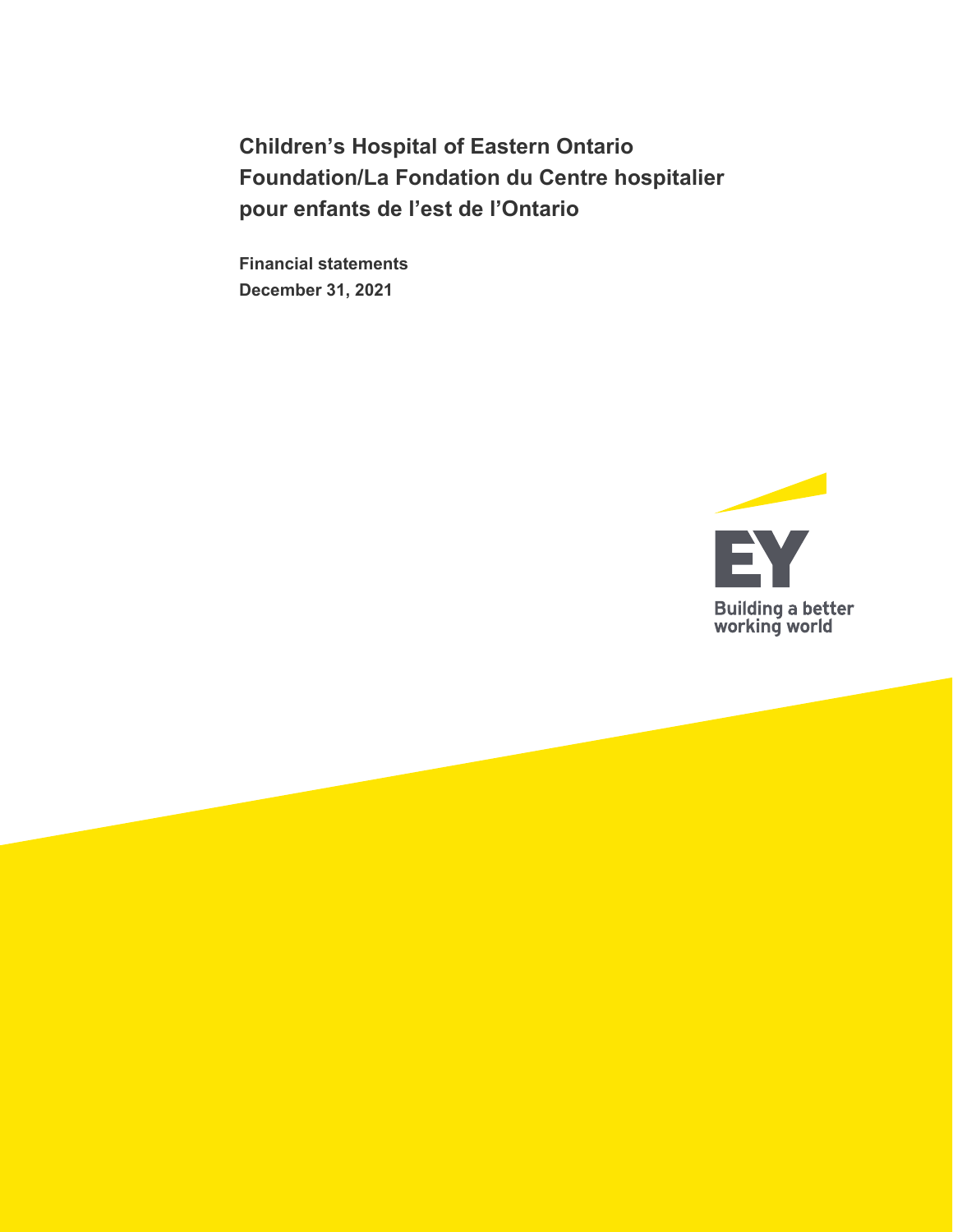# **Independent auditor's report**

### To the Directors of **Children's Hospital of Eastern Ontario Foundation La Fondation du Centre hospitalier pour enfants de l'est de l'Ontario**

#### **Opinion**

We have audited the financial statements of **Children's Hospital of Eastern Ontario Foundation/La Fondation du Centre hospitalier pour enfants de l'est de l'Ontario** [the "Foundation"], which comprise the statement of financial position as at December 31, 2021, and the statement of operations and changes in fund balances and statement of cash flows for the year then ended, and notes to the financial statements, including a summary of significant accounting policies.

In our opinion, the accompanying financial statements present fairly, in all material respects, the financial position of the Foundation as at December 31, 2021, and its results of operations and its cash flows for the year then ended in accordance with Canadian accounting standards for not-for-profit organizations.

#### **Basis for opinion**

We conducted our audit in accordance with Canadian generally accepted auditing standards. Our responsibilities under those standards are further described in the *Auditor's responsibilities for the audit of the financial statements*  section of our report. We are independent of the Foundation in accordance with the ethical requirements that are relevant to our audit of the financial statements in Canada, and we have fulfilled our other ethical responsibilities in accordance with these requirements. We believe that the audit evidence we have obtained is sufficient and appropriate to provide a basis for our opinion.

#### **Responsibilities of management and those charged with governance for the financial statements**

Management is responsible for the preparation and fair presentation of the financial statements in accordance with Canadian accounting standards for not-for-profit organizations, and for such internal control as management determines is necessary to enable the preparation of financial statements that are free from material misstatement, whether due to fraud or error.

In preparing the financial statements, management is responsible for assessing the Foundation's ability to continue as a going concern, disclosing, as applicable, matters related to going concern and using the going concern basis of accounting unless management either intends to liquidate the Foundation or to cease operations, or has no realistic alternative but to do so.

Those charged with governance are responsible for overseeing the Foundation's financial reporting process.

#### **Auditor's responsibilities for the audit of the financial statements**

Our objectives are to obtain reasonable assurance about whether the financial statements as a whole are free from material misstatement, whether due to fraud or error, and to issue an auditor's report that includes our opinion. Reasonable assurance is a high level of assurance, but is not a guarantee that an audit conducted in accordance with Canadian generally accepted auditing standards will always detect a material misstatement when it exists.

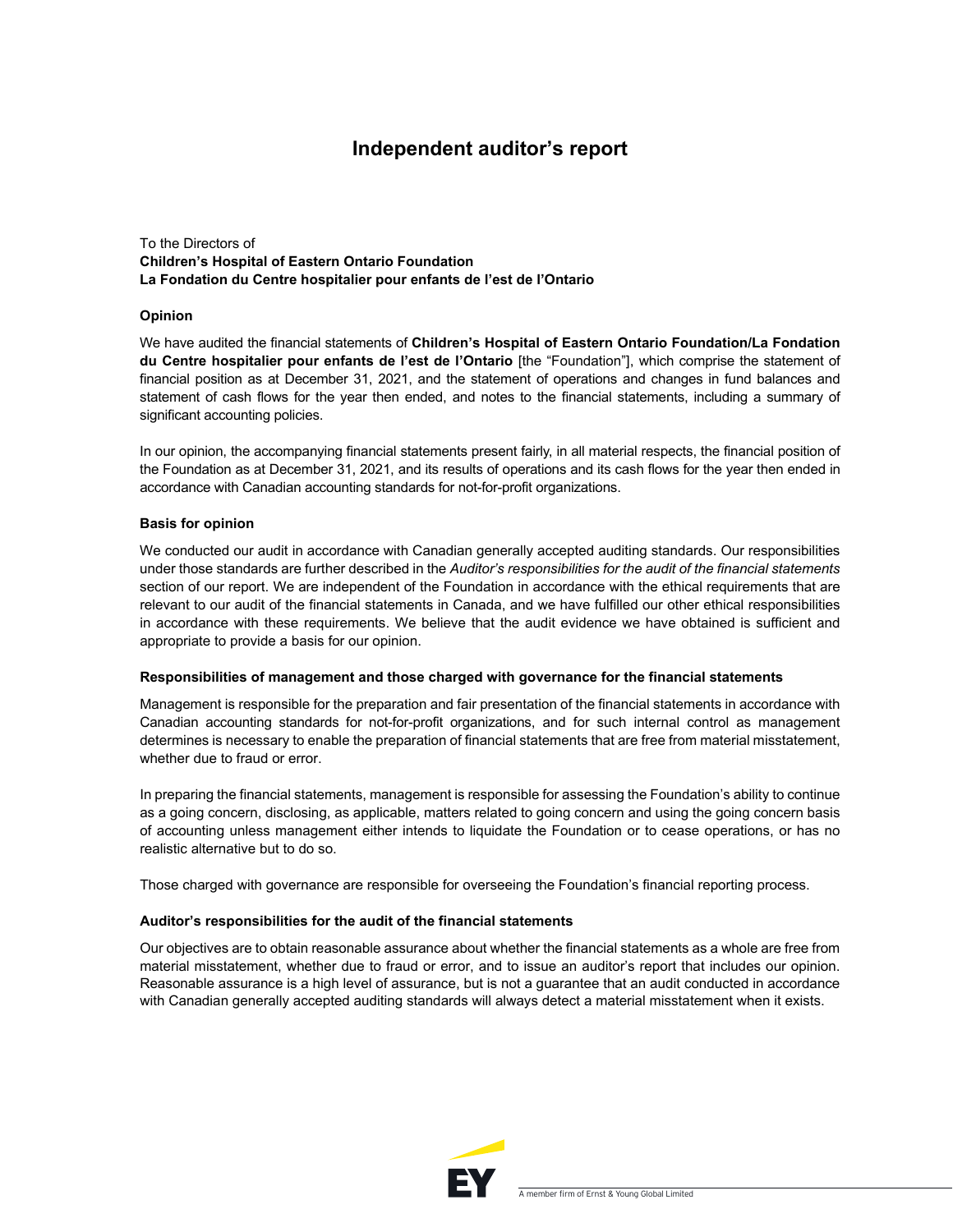Misstatements can arise from fraud or error and are considered material if, individually or in the aggregate, they could reasonably be expected to influence the economic decisions of users taken on the basis of these financial statements.

As part of an audit in accordance with Canadian generally accepted auditing standards, we exercise professional judgment and maintain professional skepticism throughout the audit. We also:

- Identify and assess the risks of material misstatement of the financial statements, whether due to fraud or error, design and perform audit procedures responsive to those risks, and obtain audit evidence that is sufficient and appropriate to provide a basis for our opinion. The risk of not detecting a material misstatement resulting from fraud is higher than for one resulting from error, as fraud may involve collusion, forgery, intentional omissions, misrepresentations, or the override of internal control.
- Obtain an understanding of internal control relevant to the audit in order to design audit procedures that are appropriate in the circumstances, but not for the purpose of expressing an opinion on the effectiveness of the Foundation's internal control.
- Evaluate the appropriateness of accounting policies used and the reasonableness of accounting estimates and related disclosures made by management.
- Conclude on the appropriateness of management's use of the going concern basis of accounting and, based on the audit evidence obtained, whether a material uncertainty exists related to events or conditions that may cast significant doubt on the Foundation's ability to continue as a going concern. If we conclude that a material uncertainty exists, we are required to draw attention in our auditor's report to the related disclosures in the financial statements or, if such disclosures are inadequate, to modify our opinion. Our conclusions are based on the audit evidence obtained up to the date of our auditor's report. However, future events or conditions may cause the Foundation to cease to continue as a going concern.
- Evaluate the overall presentation, structure, and content of the financial statements, including the disclosures, and whether the financial statements represent the underlying transactions and events in a manner that achieves fair presentation.

We communicate with those charged with governance regarding, among other matters, the planned scope and timing of the audit and significant audit findings, including any significant deficiencies in internal control that we identify during our audit.

### **Report on other legal and regulatory requirements**

As required by the *Corporations Act* (Ontario), we report that, in our opinion, Canadian accounting standards for not-for-profit organizations have been applied on a basis consistent with that of the preceding year.

Ernst + Young LLP

Ottawa, Canada April 26, 2022

**Chartered Professional Accountants** Licensed Public Accountants

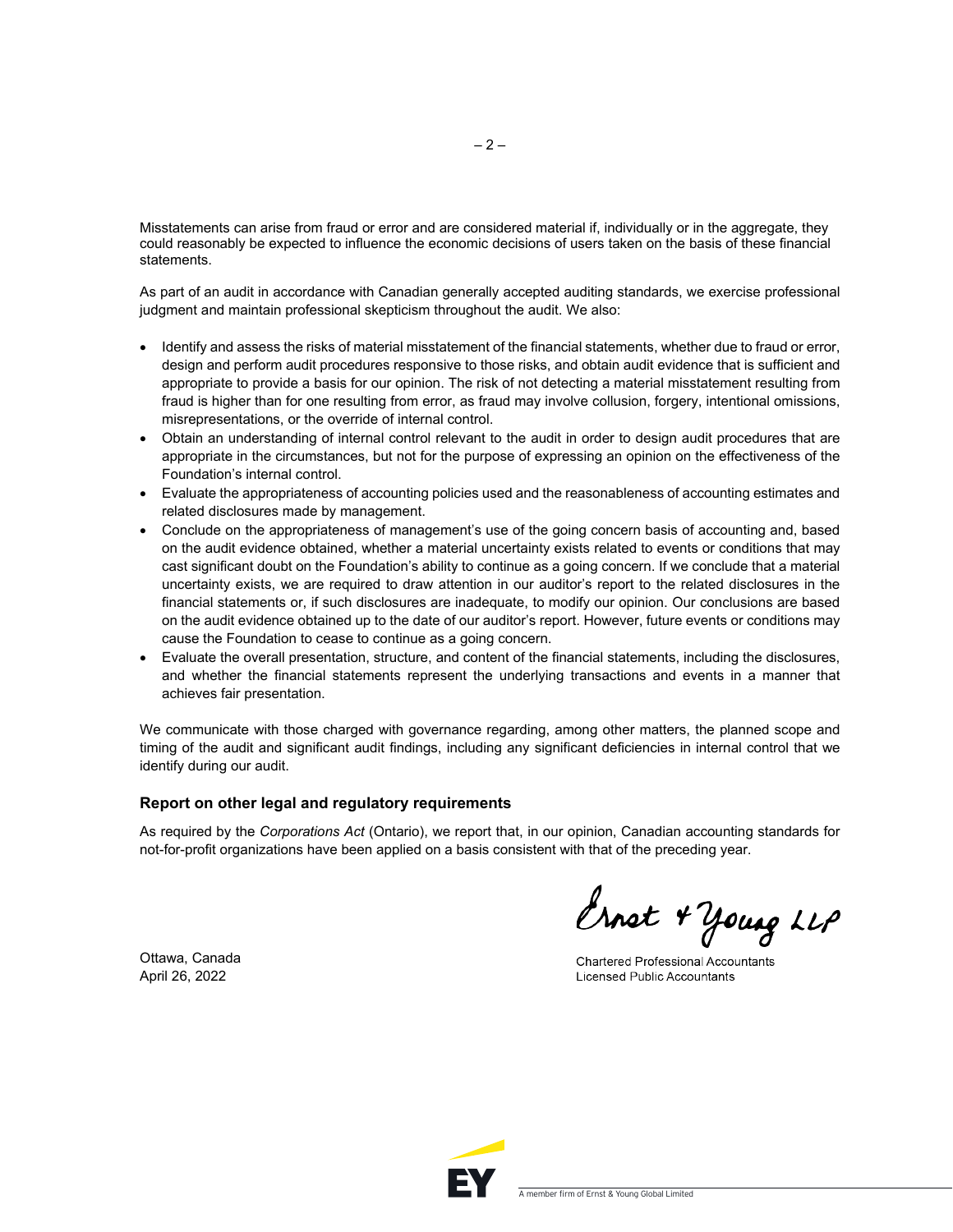# **Children's Hospital of Eastern Ontario Foundation**

**La Fondation du Centre hospitalier pour enfants de l'est de l'Ontario**

Incorporated under the laws of the Province of Ontario

# **Statement of financial position**

As at December 31

|                                                        | 2021        | 2020        |
|--------------------------------------------------------|-------------|-------------|
|                                                        | \$          | \$          |
| <b>Assets</b>                                          |             |             |
| <b>Current</b>                                         |             |             |
| Cash and cash equivalents                              | 11,567,869  | 9,300,309   |
| Short-term investments [note 3]                        | 7,180,825   | 2,516,642   |
| Interest and other receivables                         | 1,380,858   | 1,591,579   |
| Prepaid expenses                                       | 20,240      | 7,949       |
| <b>Total current assets</b>                            | 20,149,792  | 13,416,479  |
| Long-term investments [note 3]                         | 118,980,036 | 94,377,352  |
| Capital assets, net <i>[note 5]</i>                    | 79,771      | 73,452      |
| Other assets                                           | 122,450     | 122,450     |
|                                                        | 139,332,049 | 107,989,733 |
| <b>Liabilities and fund balances</b><br><b>Current</b> |             |             |
| Accounts payable and accrued liabilities [note 9]      | 8,343,415   | 5,290,032   |
| <b>Total current liabilities</b>                       | 8,343,415   | 5,290,032   |
| Commitments [note 11]                                  |             |             |
| Fund balances [note 6]                                 |             |             |
| General Fund                                           | 37,096,350  | 24,998,094  |
| <b>Restricted Fund</b>                                 | 43,165,684  | 29,003,941  |
| <b>Endowment Fund</b>                                  | 50,726,600  | 48,697,666  |
| <b>Total fund balances</b>                             | 130,988,634 | 102,699,701 |
|                                                        | 139,332,049 | 107,989,733 |
|                                                        |             |             |

*See accompanying notes*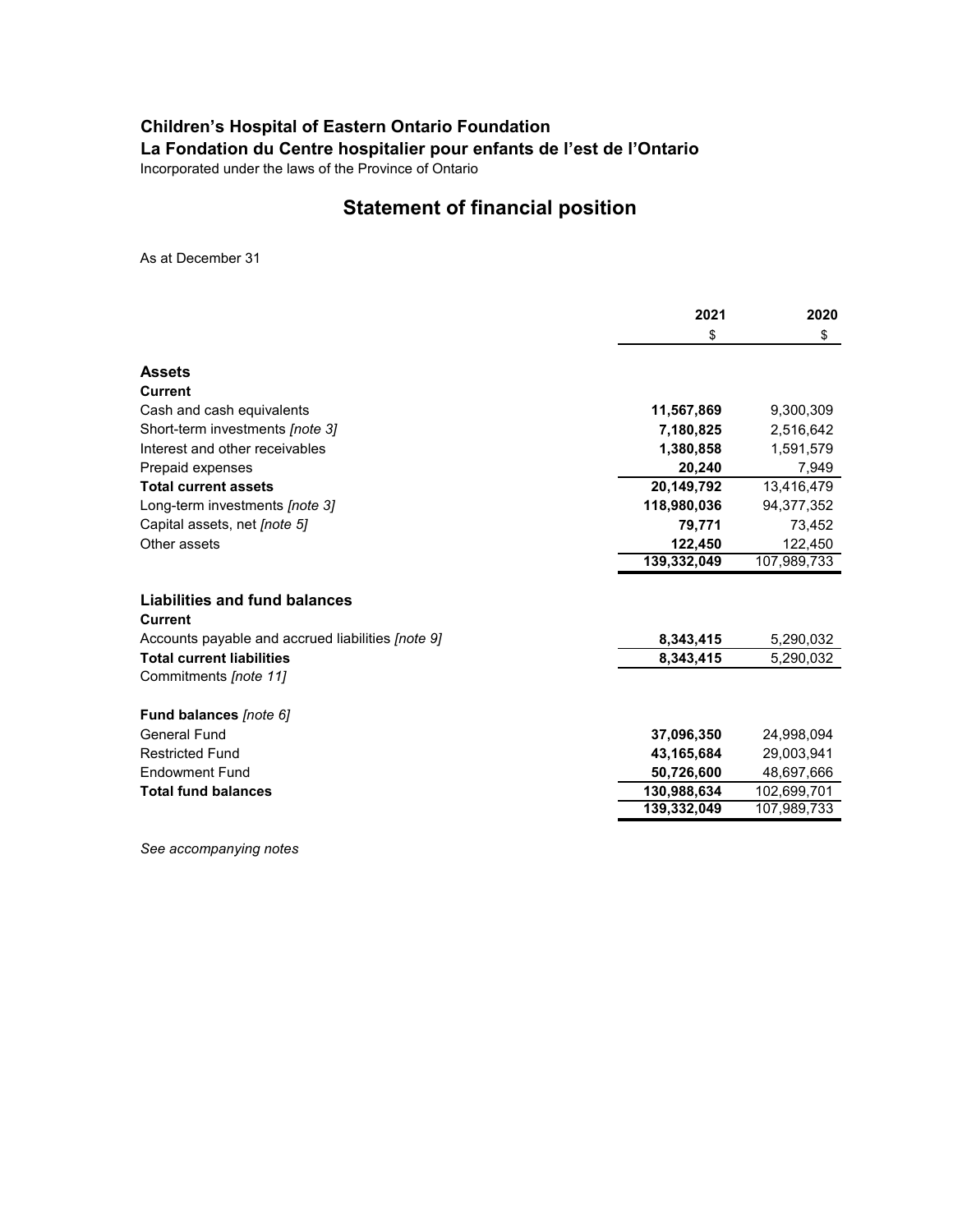# **Statement of operations and changes in fund balances**

Year ended December 31

|                                                                                      | <b>General Fund</b> |                   | <b>Restricted Fund</b> |                | <b>Endowment Fund</b> |                   | <b>Total</b> |             |
|--------------------------------------------------------------------------------------|---------------------|-------------------|------------------------|----------------|-----------------------|-------------------|--------------|-------------|
|                                                                                      | 2021                | 2020              | 2021                   | 2020           | 2021                  | 2020              | 2021         | 2020        |
|                                                                                      | \$                  | \$                | \$                     | \$             | \$                    | \$                | \$           | \$          |
| <b>Revenue</b>                                                                       |                     |                   |                        |                |                       |                   |              |             |
| Lotteries [note 7]                                                                   | 17,387,540          | 12,596,770        |                        | 13,335         |                       |                   | 17,387,540   | 12,610,105  |
| Fundraising [note 7]                                                                 | 16,818,507          | 15,242,710        | 8,171,962              | 7,088,078      | 216,326               | 527,245           | 25,206,795   | 22,858,033  |
| Investment income [note 3]                                                           | 10,598,632          | 5,203,386         | 1,204,397              | 627,524        | 1,700,032             | 859,077           | 13,503,061   | 6,689,987   |
| Parking and miscellaneous revenue [note 8]                                           | 3,377,422           | 2,493,376         |                        |                |                       |                   | 3,377,422    | 2,493,376   |
|                                                                                      | 48,182,101          | 35,536,242        | 9,376,359              | 7,728,937      | 1,916,358             | 1,386,322         | 59,474,818   | 44,651,501  |
| <b>Expenses</b>                                                                      |                     |                   |                        |                |                       |                   |              |             |
| Direct expenses [note 8]                                                             | 11,839,623          | 7,973,570         |                        | 25,069         |                       |                   | 11,839,623   | 7,998,639   |
| Revenue, net of direct expenses<br>Indirect expenses [note 10]                       | 36, 342, 478        | 27,562,672        | 9,376,359              | 7,703,868      | 1,916,358             | 1,386,322         | 47,635,195   | 36,652,862  |
| Other fundraising expenses                                                           | 3,971,766           | 3,383,713         |                        |                |                       |                   | 3,971,766    | 3,383,713   |
| Administrative expenses                                                              | 1,522,296           | 1,402,610         |                        |                |                       |                   | 1,522,296    | 1,402,610   |
| Excess of revenue over                                                               |                     |                   |                        |                |                       |                   |              |             |
| expenses before grants                                                               | 30,848,416          | 22,776,349        | 9,376,359              | 7,703,868      | 1,916,358             | 1,386,322         | 42,141,133   | 31,866,539  |
| Grants to Children's Hospital of Eastern Ontario,                                    |                     |                   |                        |                |                       |                   |              |             |
| Children's Hospital of Eastern Ontario Research<br>Institute and Roger Neilson House |                     |                   |                        |                |                       |                   |              |             |
| Capital and programs <i>[notes 8 and 9]</i>                                          |                     |                   | 13,728,345             | 20,731,407     |                       |                   | 13,728,345   | 20,731,407  |
| Contribution of services <i>[note 9]</i>                                             |                     |                   | 123,855                | 236,529        |                       |                   | 123,855      | 236,529     |
|                                                                                      |                     | $\hspace{0.05cm}$ | 13,852,200             | 20,967,936     |                       | $\hspace{0.05cm}$ | 13,852,200   | 20,967,936  |
| Excess (deficiency) of revenue over expenses                                         |                     |                   |                        |                |                       |                   |              |             |
| and grants for the year                                                              | 30,848,416          | 22,776,349        | (4, 475, 841)          | (13, 264, 068) | 1,916,358             | 1,386,322         | 28,288,933   | 10,898,603  |
| Fund balances, beginning of year                                                     | 24,998,094          | 18,683,317        | 29,003,941             | 26,061,345     | 48,697,666            | 47,056,436        | 102,699,701  | 91,801,098  |
| Interfund transfers [note 4]                                                         | (18, 750, 160)      | (16, 461, 572)    | 18,637,584             | 16,206,664     | 112,576               | 254,908           |              |             |
| Fund balances, end of year                                                           | 37,096,350          | 24,998,094        | 43,165,684             | 29,003,941     | 50,726,600            | 48,697,666        | 130,988,634  | 102,699,701 |
|                                                                                      |                     |                   |                        |                |                       |                   |              |             |

*See accompanying notes*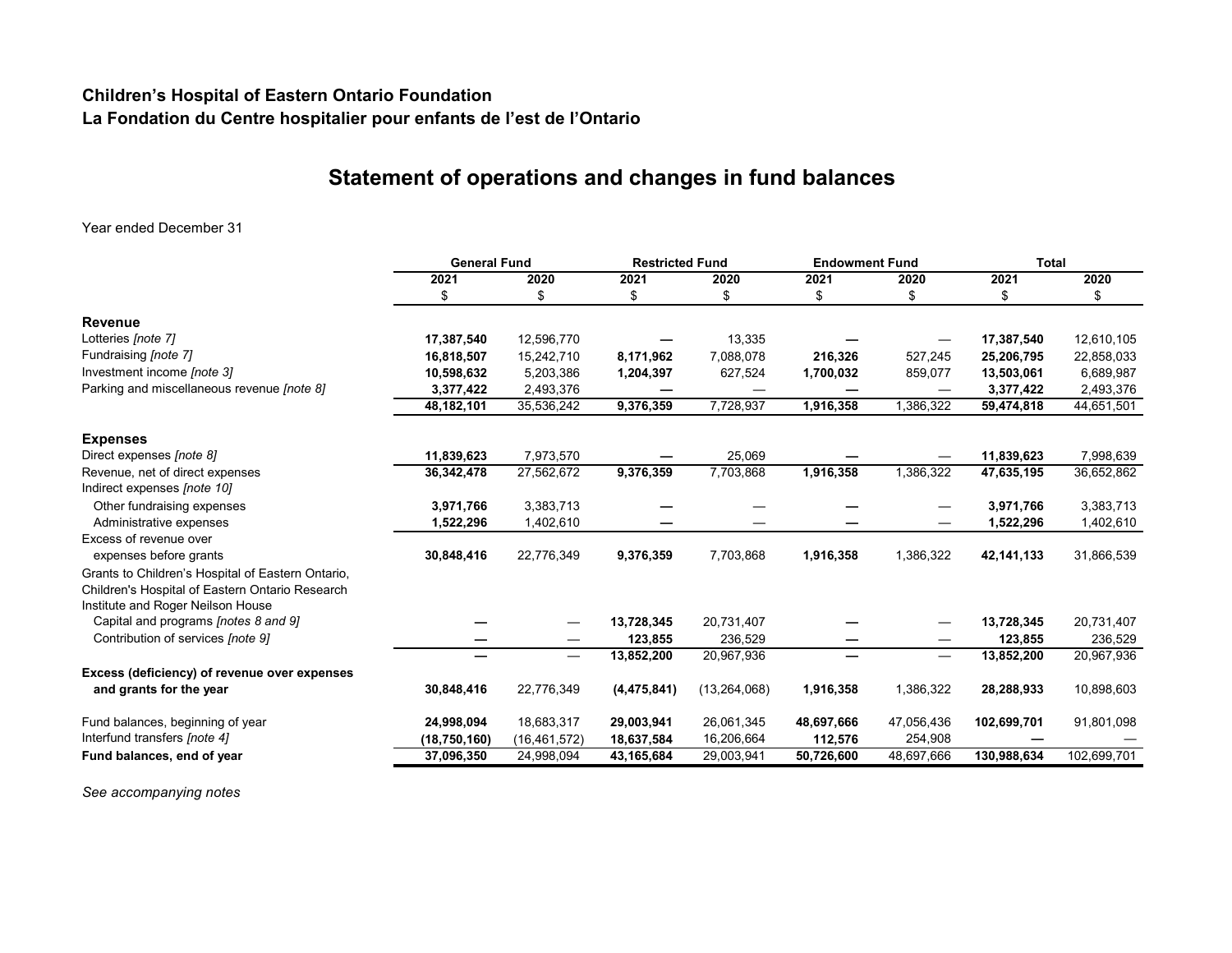# **Statement of cash flows**

Year ended December 31

| 2021           | 2020          |
|----------------|---------------|
| \$             | \$            |
|                |               |
| 28,288,933     | 10,898,603    |
|                |               |
| 29,953         | 16,912        |
| (13, 439, 725) | (6, 545, 039) |
| (911, 647)     | (1,006,122)   |
| 48,233         | 26,772        |
| 14,015,747     | 3,391,126     |
|                |               |
| 3,251,813      | 1,503,134     |
| 17,267,560     | 4,894,260     |
|                |               |
| (15,000,000)   | (9,000,000)   |
| (15,000,000)   | (9,000,000)   |
| 2,267,560      | (4, 105, 740) |
| 9,300,309      | 13,406,049    |
| 11,567,869     | 9,300,309     |
|                |               |

*See accompanying notes*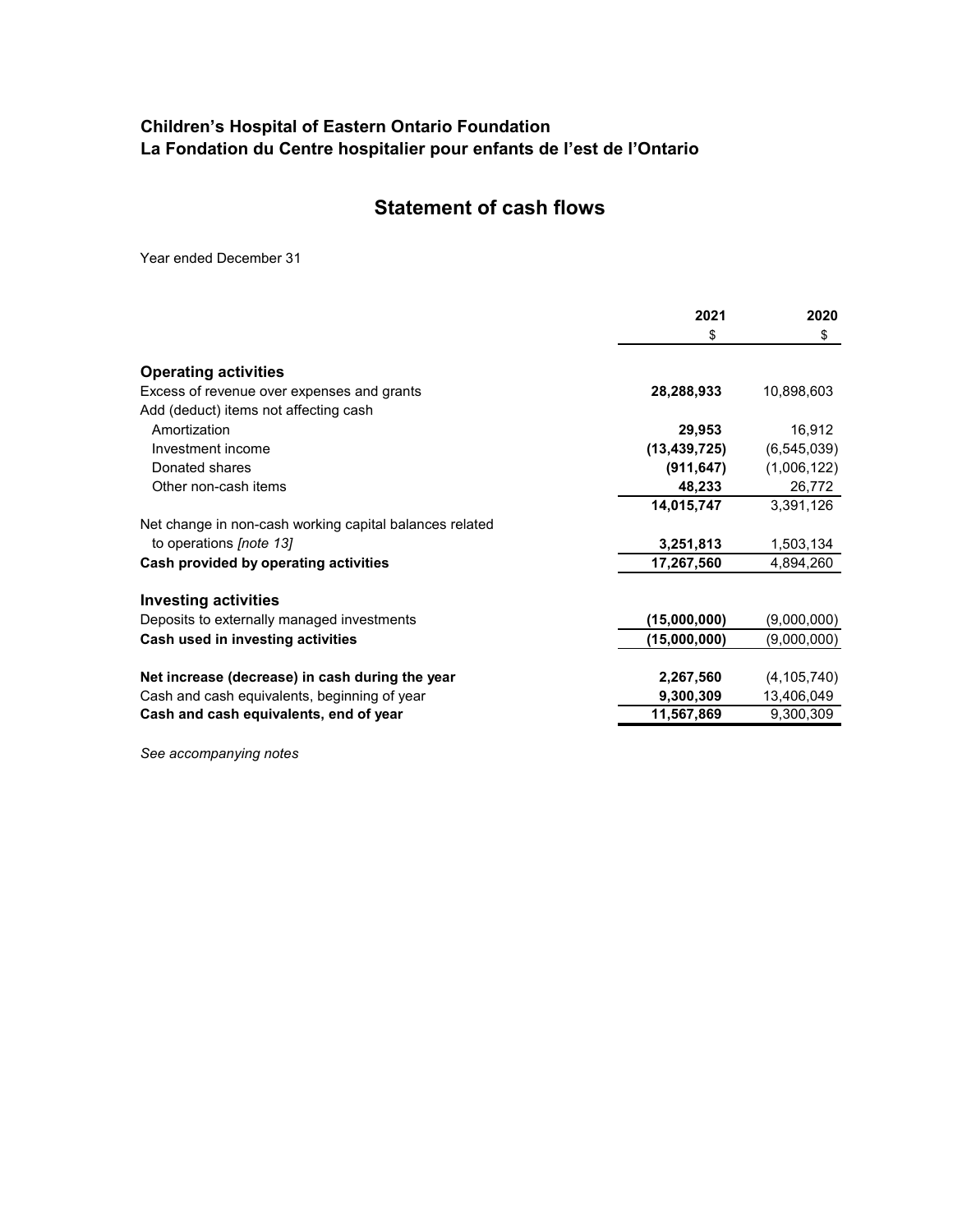# **Notes to financial statements**

December 31, 2021

## **1. Purpose of the organization**

The Children's Hospital of Eastern Ontario Foundation/La Fondation du Centre hospitalier pour enfants de l'est de l'Ontario [the "Foundation"] is incorporated under the laws of Ontario as a corporation without share capital. The Foundation is a registered charity under the *Income Tax Act* (Canada) and, while registered, is exempt from income taxes and may issue tax donation receipts.

The Foundation furthers the physical, mental and social well-being of children and their families in Eastern Ontario and Western Quebec and Nunavut by raising, managing and disbursing funds through its support of CHEO [the "Hospital"], the CHEO Research Institute and Roger Neilson House. The Foundation also promotes awareness of children's health issues as well as the Hospital's achievements.

## **2. Summary of significant accounting policies**

These financial statements are prepared in accordance with Part III of the *CPA Canada Handbook – Accounting,* "Accounting Standards for Not-for-Profit Organizations", which sets out generally accepted accounting principles for not-for-profit organizations in Canada and includes the significant accounting policies set out below.

### **Fund accounting**

In order to ensure observance of the limitations and restrictions placed on the use of resources available to the Foundation, the accounts of the Foundation are maintained in accordance with the principles of fund accounting. Accordingly, resources are classified for accounting and reporting purposes into funds. These funds are held in accordance with the objectives specified by the donors or in accordance with directives issued by the Board of Directors [the "Board"]. Transfers between the funds are made when it is considered appropriate, respects external restrictions and is authorized by the Board of Directors. To meet these objectives of financial reporting and stewardship over assets, certain interfund transfers are necessary to ensure the appropriate allocation of assets and liabilities to the respective funds. These interfund transfers are recorded in the statement of operations and changes in fund balances.

For financial reporting purposes, the accounts have been classified into the following funds:

- [i] The General Fund accounts for the Foundation's general fundraising, granting and administrative activities. Unless otherwise specified, any investment income earned is included in the General Fund.
- [ii] The Restricted Fund includes those funds where resources are to be used for an identified purpose as specified by the donor, as stipulated by the fundraising appeal or as determined by the Board.
- [iii] The Endowment Fund includes funds where either donor or internal restrictions require that the principal be invested by the Foundation in perpetuity. The investment income generated from assets held for endowment purposes must be used in accordance with the various purposes established by the donors or the Board.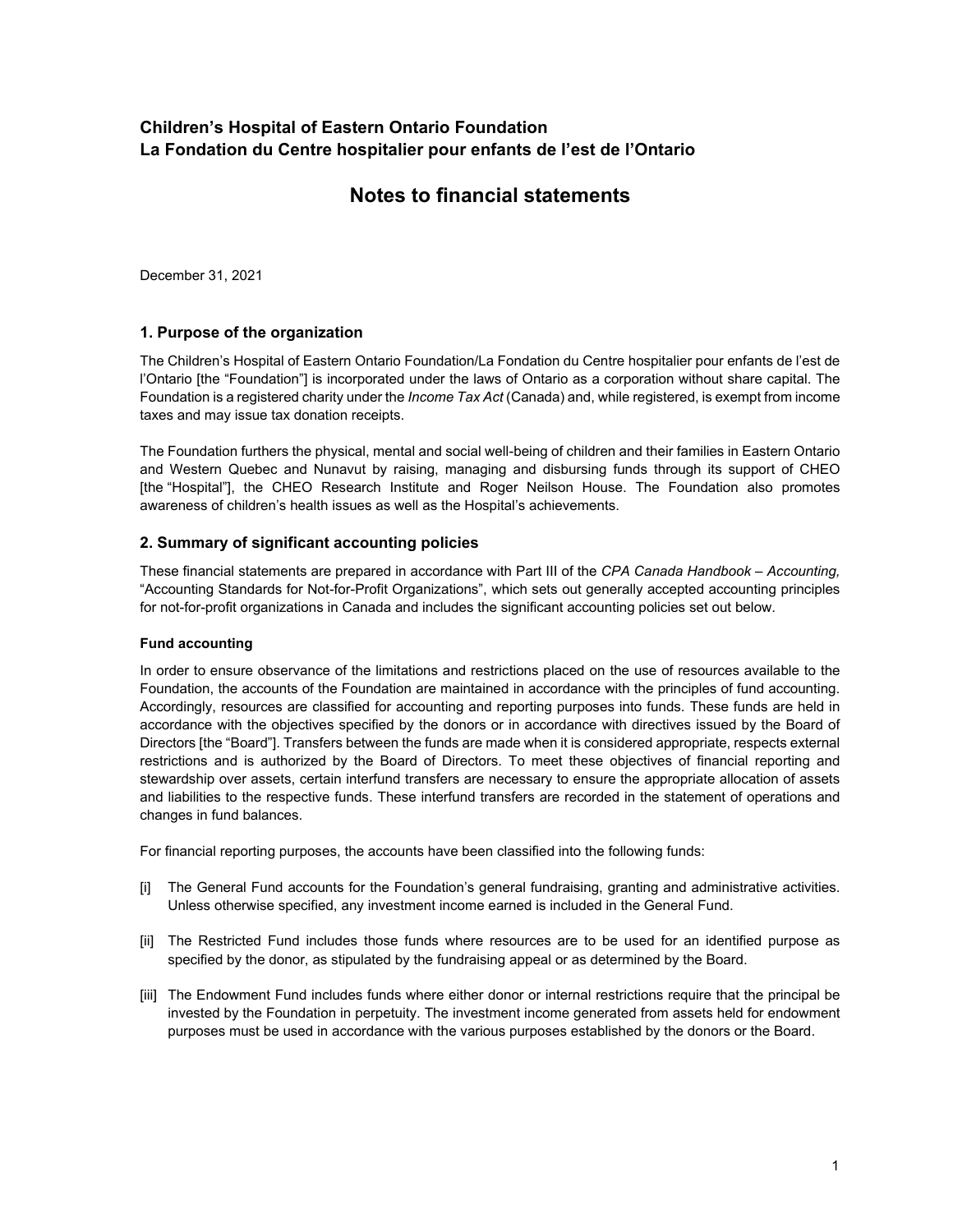# **Notes to financial statements**

December 31, 2021

#### **Financial instruments**

Investments are recorded at fair value. Transactions are recorded on a trade date basis and transaction costs are expensed as incurred.

Investment income, which consists of interest, dividends, income distributions from pooled funds, and realized and unrealized gains and losses, is recorded in the statement of operations and changes in fund balances. Investment income earned on the Endowment Fund that must be spent on donor-restricted activities or stipulated to be added to the Endowment fund is recognized as revenue in the Restricted Fund or the Endowment Fund accordingly. Unrestricted investment income earned on General Fund, Restricted Fund and Endowment Fund resources is recognized as revenue of the General Fund. Investment losses are allocated in a manner consistent with investment income.

Other financial instruments, including cash and cash equivalents, accounts receivable and accounts payable and accrued liabilities, are initially recorded at fair value and are subsequently measured at cost, net of any provisions for impairment.

### **Cash and cash equivalents**

Cash and cash equivalents consist of cash on deposit and short-term investments with a maturity of approximately three months or less from the date of purchase, unless they are held for investment rather than liquidity purposes, in which case they are classified as investments.

#### **Foreign currency translation**

Transactions denominated in foreign currencies are translated into Canadian dollars at exchange rates prevailing at the transaction date. Monetary assets and liabilities are translated into Canadian dollars at exchange rates in effect as at the date of the statement of financial position. Non-monetary assets and liabilities are translated at the historic rate. Exchange gains and losses are included in the statement of operations and changes in fund balances.

#### **Capital assets**

Purchased tangible capital assets are recorded at cost. Contributed tangible capital assets are recorded at fair market value at the date of the contribution. Amortization is provided on the straight-line basis over the estimated useful lives of the assets as follows:

| Computer hardware                 | 4 to 5 years  |
|-----------------------------------|---------------|
| Furniture, fixtures and equipment | 5 to 20 years |
| Vehicle                           | 5 vears       |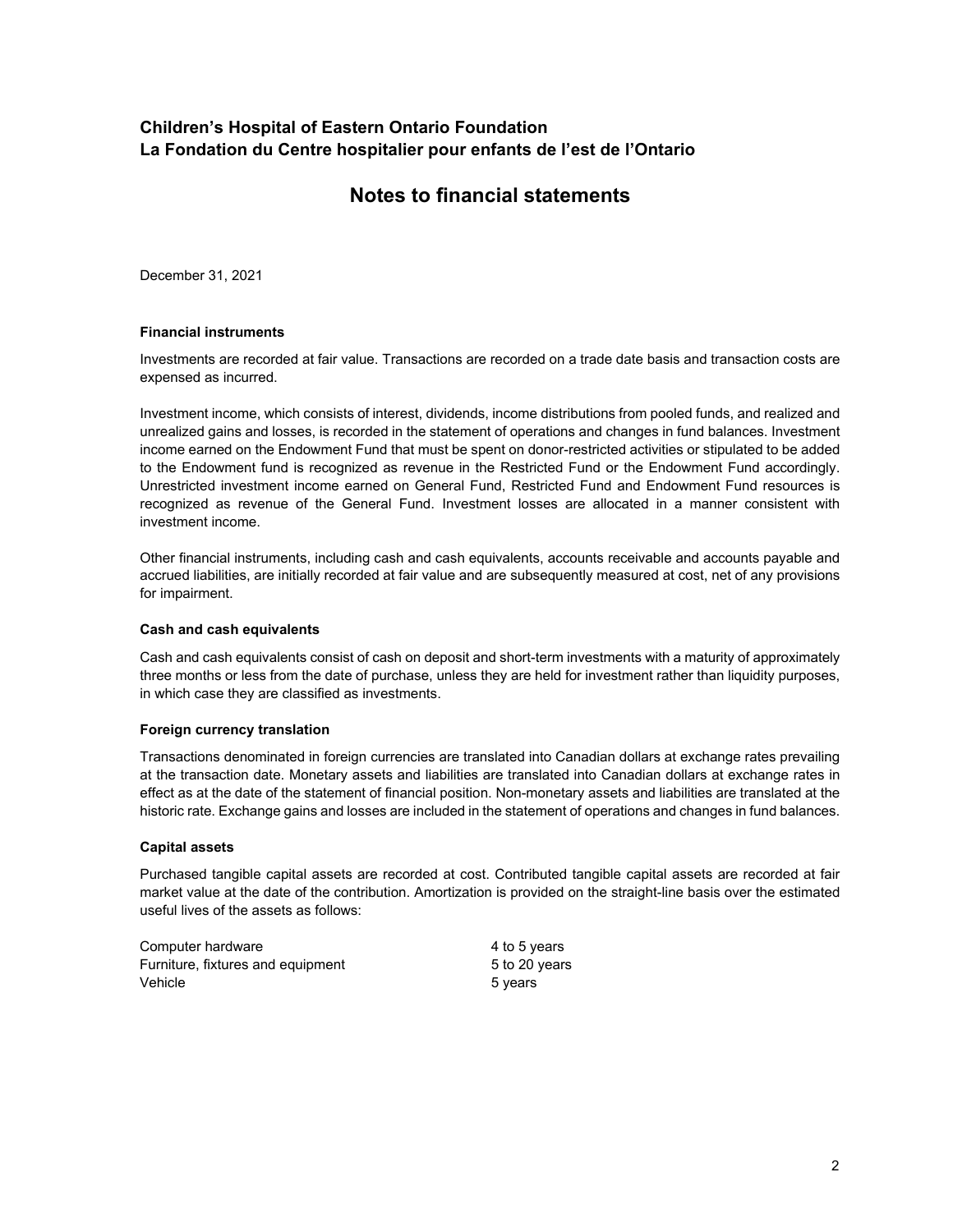# **Notes to financial statements**

December 31, 2021

#### **Revenue recognition**

The Foundation follows the restricted fund method of accounting for contributions, which include grants and donations:

- [i] Grants and bequests are recognized when received or receivable, if the amount to be received can be reasonably estimated and collection is reasonably assured.
- [ii] Other donations are recorded when received since pledges are not legally enforceable claims.
- [iii] Unrestricted contributions are recognized as revenue in the General Fund when initially recorded in the accounts.
- [iv] Externally restricted contributions, except endowment contributions, are recorded in the Restricted Fund when initially recognized in the accounts. Externally restricted endowment contributions are recognized in the Endowment Fund when initially recognized in the accounts.
- [v] Lottery and events revenue is recognized in the fiscal year in which the program is concluded.
- [vi] Contributions of materials are recorded when a fair value can be reasonably estimated and when the materials are used in the normal course of the organization's operations and would otherwise have been purchased. Materials such as medical journals and donated equipment for use by departments within the Hospital are recorded as revenue in the Restricted Fund, with a corresponding expense recorded as a contribution to the Hospital. The Foundation has items valued in excess of \$1,000 appraised by third parties in order to validate the fair value for reporting and tax receipt purposes.

### **Allocation of expenses**

Expenses are recorded on the accrual basis. The costs of each function include the costs of personnel and other expenses that are directly related to the function. General support and other costs are not allocated.

#### **Multi-employer plans**

The Foundation participates in a multi-employer defined benefit pension plan. Contributions are recognized on an accrual basis. The Foundation does not use defined benefit plan accounting as it does not have sufficient information to do so.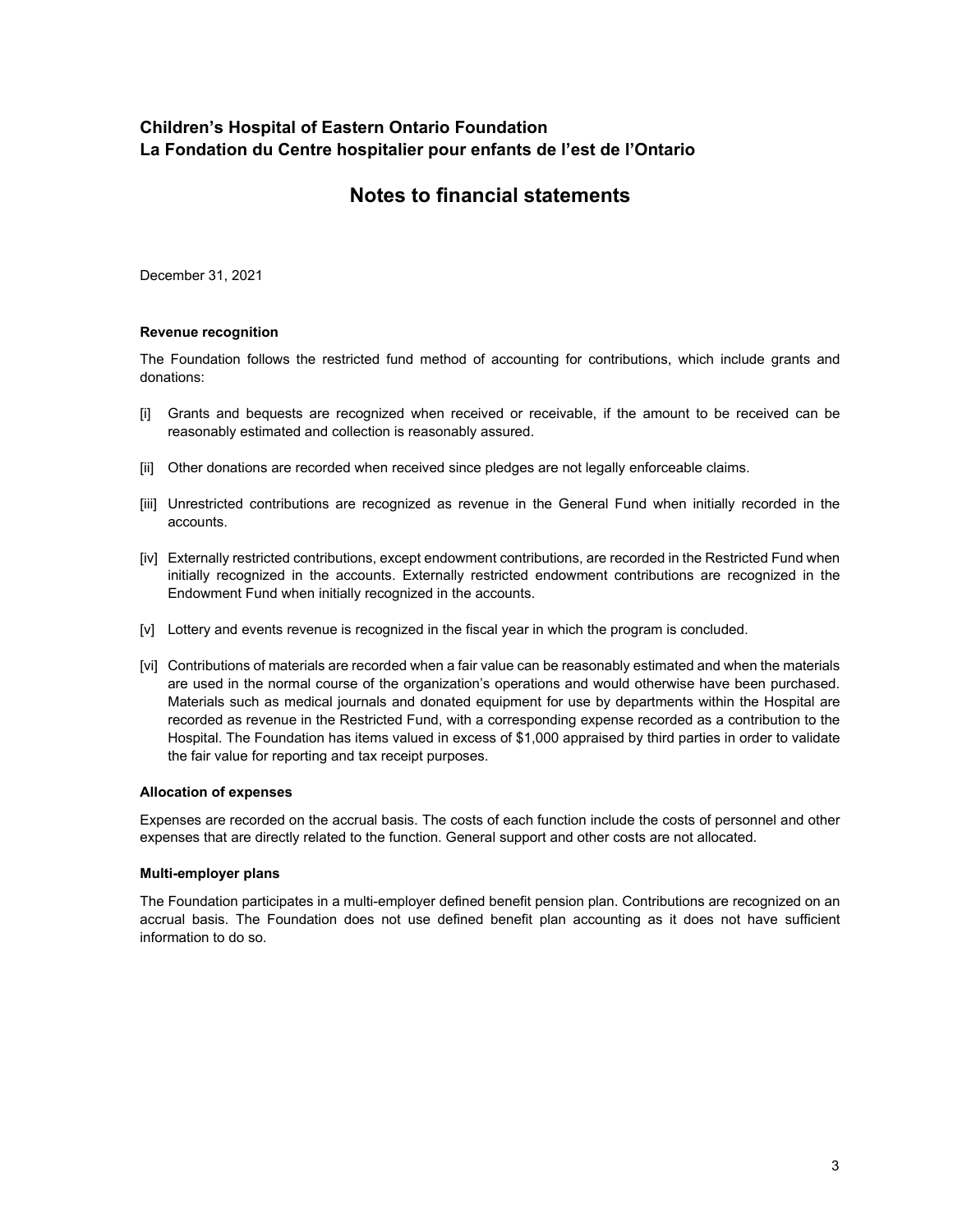# **Notes to financial statements**

December 31, 2021

### **3. Investments**

- [a] Short-term investments comprise cash held by investment managers for investment purposes and relatively liquid investments maturing in less than one year.
- [b] Investments have an asset mix as follows:

|                                   | 2021<br>\$  | 2020<br>\$ |
|-----------------------------------|-------------|------------|
| <b>Short-term investments</b>     |             |            |
| Cash and cash equivalents         | 7,180,825   | 2,516,642  |
| Long-term investments<br>Equities |             |            |
| Canadian                          | 24,797,084  | 18,765,430 |
| Foreign                           | 48,243,115  | 42,579,569 |
|                                   | 73,040,199  | 61,344,999 |
| Fixed income                      |             |            |
| Canadian bonds                    | 38,851,529  | 27,722,059 |
| Foreign bonds                     | 7,088,308   | 5,310,294  |
|                                   | 45,939,837  | 33,032,353 |
|                                   | 118,980,036 | 94,377,352 |
|                                   | 126,160,861 | 96.893.994 |

The Foundation has established investment policy guidelines providing direction and restriction as to the mix and quality of its investment portfolio. The amounts invested in pooled funds have been allocated among the asset classes, based on the asset classes held by the pooled funds.

[c] Investment income earned on the Foundation's assets consists of the following:

|                                          | 2021<br>\$ | 2020<br>S |
|------------------------------------------|------------|-----------|
| Interest and dividends                   | 2,078,828  | 2.234.577 |
| Realized and unrealized gains and losses | 11.424.233 | 4.455.410 |
|                                          | 13,503,061 | 6,689,987 |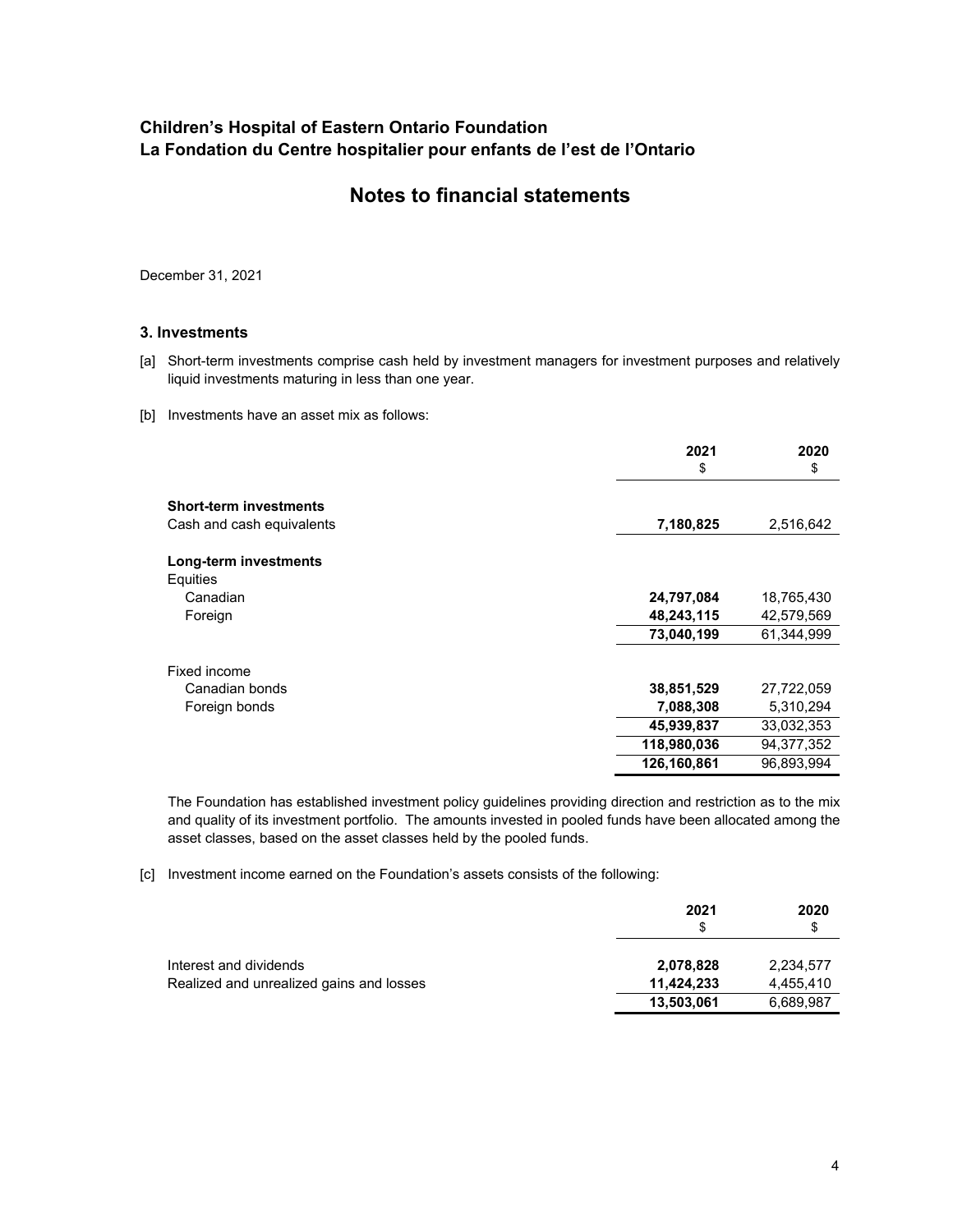# **Notes to financial statements**

December 31, 2021

### **4. Interfund transfers**

Interfund transfers consist of the following:

|                   | <b>General Fund</b> |              | <b>Restricted Fund</b> |            | <b>Endowment Fund</b> |         |
|-------------------|---------------------|--------------|------------------------|------------|-----------------------|---------|
|                   | 2021                | 2020         | 2021                   | 2020       | 2021                  | 2020    |
|                   |                     |              |                        |            |                       |         |
|                   |                     |              |                        |            |                       |         |
| Transfers in year | (18.750.160)        | (16.461.572) | 18.637.584             | 16.206.664 | 112.576               | 254.908 |

The transfers from the General Fund to the Restricted Fund and Endowment fund relate to internally imposed restrictions approved by the Board or changes in the designation of funds as directed by donors.

## **5. Capital assets**

Capital assets comprise the following:

|                                   |         | 2021                               |                   |  |
|-----------------------------------|---------|------------------------------------|-------------------|--|
|                                   | Cost    | <b>Accumulated</b><br>amortization | Net book<br>value |  |
|                                   | \$      | \$                                 | \$                |  |
| Furniture, fixtures and equipment | 119,383 | 90,825                             | 28,558            |  |
| Computer hardware                 | 273,477 | 222,264                            | 51,213            |  |
| Vehicle                           | 34,864  | 34,864                             |                   |  |
|                                   | 427,724 | 347,953                            | 79,771            |  |
|                                   | 2020    |                                    |                   |  |
|                                   | Cost    | <b>Accumulated</b><br>amortization | Net book<br>value |  |
|                                   | \$      | \$                                 | \$                |  |
| Furniture, fixtures and equipment | 119,383 | 87,881                             | 31,502            |  |
| Computer hardware                 | 237,205 | 202,228                            | 34,977            |  |
| Vehicle                           | 34,864  | 27,891                             | 6,973             |  |
|                                   | 391,452 | 318,000                            | 73,452            |  |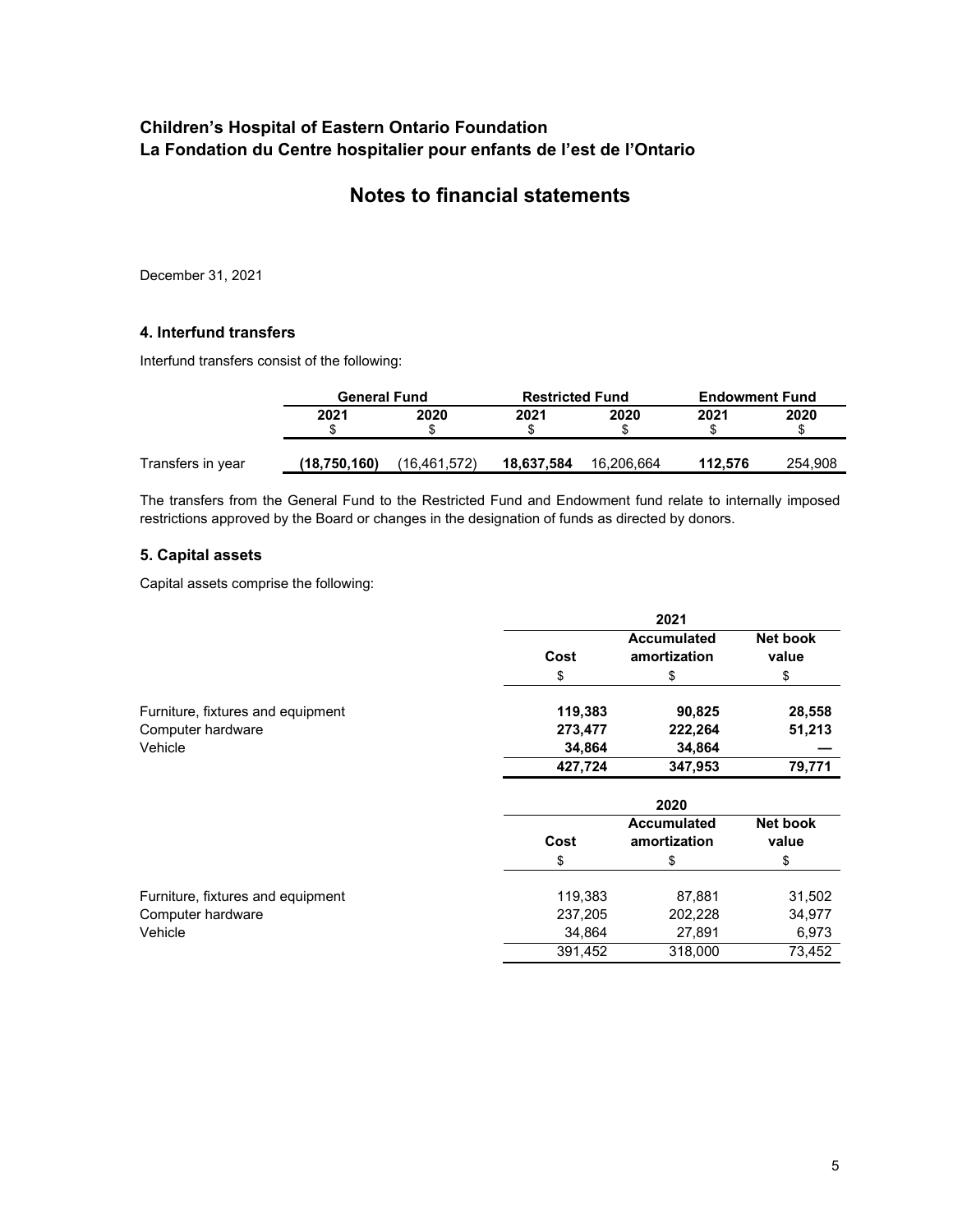# **Notes to financial statements**

December 31, 2021

## **6. Fund balances**

The fund balances as at December 31, 2021 are as follows:

|                       | General<br><b>Fund</b> | <b>Restricted</b><br><b>Fund</b> | <b>Endowment</b><br><b>Fund</b> | Total       |
|-----------------------|------------------------|----------------------------------|---------------------------------|-------------|
|                       | \$                     | \$                               | \$                              | \$          |
| Donor restricted      |                        | 20,781,985                       | 24,304,332                      | 45,086,317  |
| Internally restricted |                        | 22.383.699                       | 26.422.268                      | 48,805,967  |
| Unrestricted          | 37,096,350             |                                  |                                 | 37,096,350  |
|                       | 37,096,350             | 43,165,684                       | 50,726,600                      | 130,988,634 |

The fund balances as at December 31, 2020 are as follows:

|                       | General<br><b>Fund</b> | <b>Restricted</b><br><b>Fund</b> | <b>Endowment</b><br><b>Fund</b> | <b>Total</b> |
|-----------------------|------------------------|----------------------------------|---------------------------------|--------------|
|                       | \$                     | \$                               | \$                              | \$           |
| Donor restricted      |                        | 16.628.676                       | 22,385,397                      | 39,014,073   |
| Internally restricted |                        | 12.375.265                       | 26,312,269                      | 38,687,534   |
| Unrestricted          | 24,998,094             |                                  |                                 | 24,998,094   |
|                       | 24,998,094             | 29,003,941                       | 48,697,666                      | 102,699,701  |

Included in the General Fund balance is \$79,771 related to funds invested in capital assets. Included in the Endowment Fund under donor restricted is \$2,803,934 of funds on which investment income is unrestricted. Included in the Endowment Fund under internally restricted is \$24,632,269 of funds on which investment income is unrestricted.

Donated items [gifts in kind] totalling \$132,403 [2020 – \$277,231] were recorded as follows: Restricted Fund, \$54,512 [2020 – \$13,602] and General Fund, \$77,891 [2020 – \$263,629].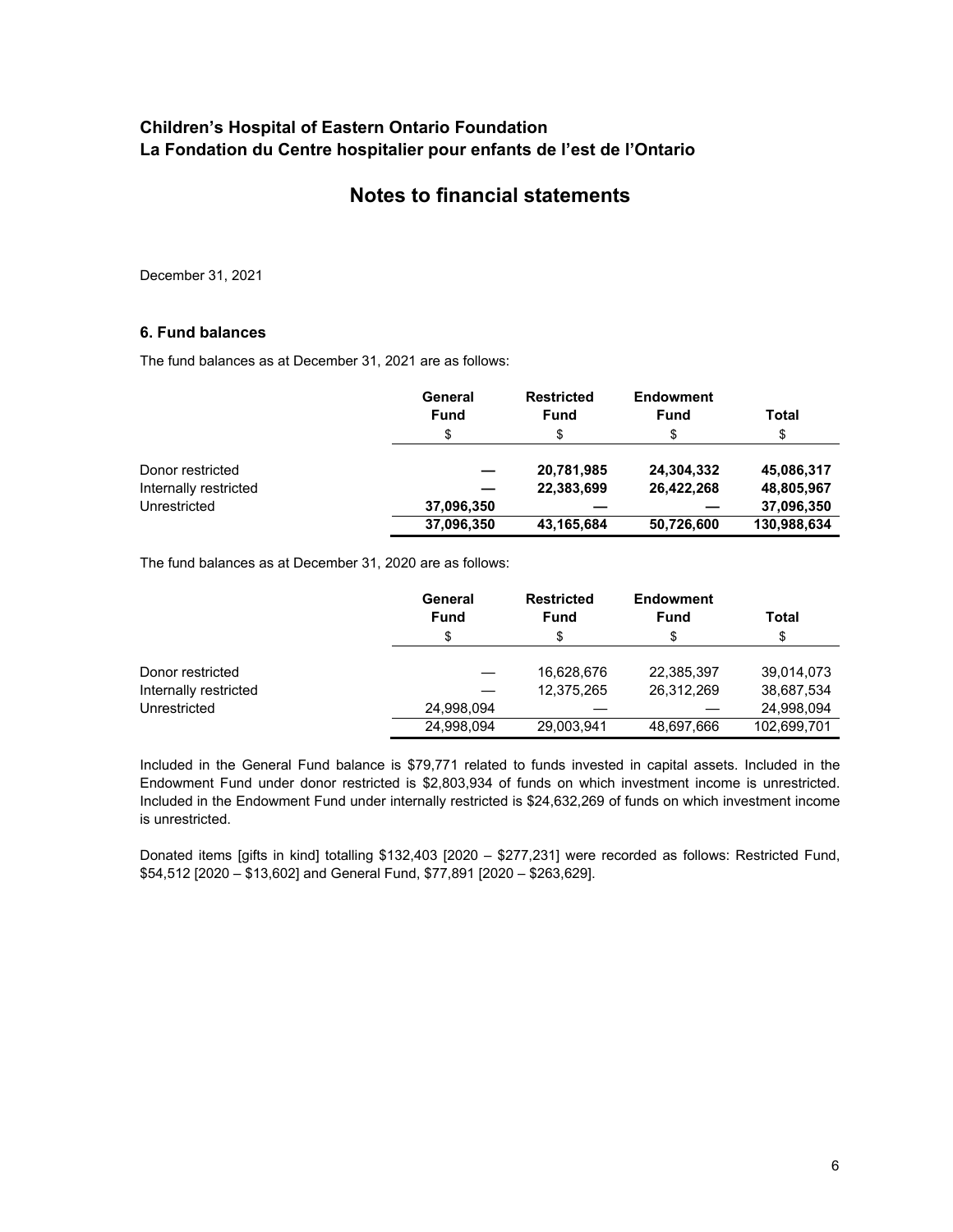# **Notes to financial statements**

December 31, 2021

## **7. Statement of operations and changes in fund balances**

The Hospital is privileged to benefit from approximately 300 fundraising partners and lotteries annually. Included in fundraising and lotteries revenue are the following examples:

#### **Fundraising partners/activities Lotteries**

- CHEO Telethon
- CN Cycle for CHEO
- RBC Race for the Kids
- Trees of Hope
- CHEO B.B.Q.
- TD Bank
- Costco
- CASCO
- Ski for Kids
- Walmart
- NAV Canada
- LCBO
- Canada Post
- For the Kids Gala

### **8. Parking agreement**

### On February 15, 2019, the Foundation renewed the agreement to lease the parking facility from the Hospital, effective April 1, 2018, for a three-year period ending on March 31, 2021, with lease payments of \$77,400 per month, which will continue through the negotiation of a new agreement. The new agreement is expected to be finalized in 2022.

The Foundation has a management agreement with the Hospital in connection with the parking facility, whereby the Foundation was appointed manager of the facility.

During the year, the Foundation earned revenue of \$3,377,422 [2020 – \$2,493,376] from the parking operations and incurred \$965,507 [2020 – \$965,507] in lease expense to the Hospital, and \$506,613 [2020 – \$374,006] in management fees and operating costs during the year. These expenses were recorded under direct expenses on the statement of operations and changes in fund balances. It was agreed by the parties that the net revenue over expenses related to parking operations would be used to support the Hospital, as is the mandate of the Foundation. During the year, nil [2020 – \$3,000,000] was distributed to the Hospital for capital and programs from funds earned from parking operations in the current and prior years.

- Dream of a Lifetime Lottery
- Ford 50/50 Plus for CHEO
- Nevada Ticket Sales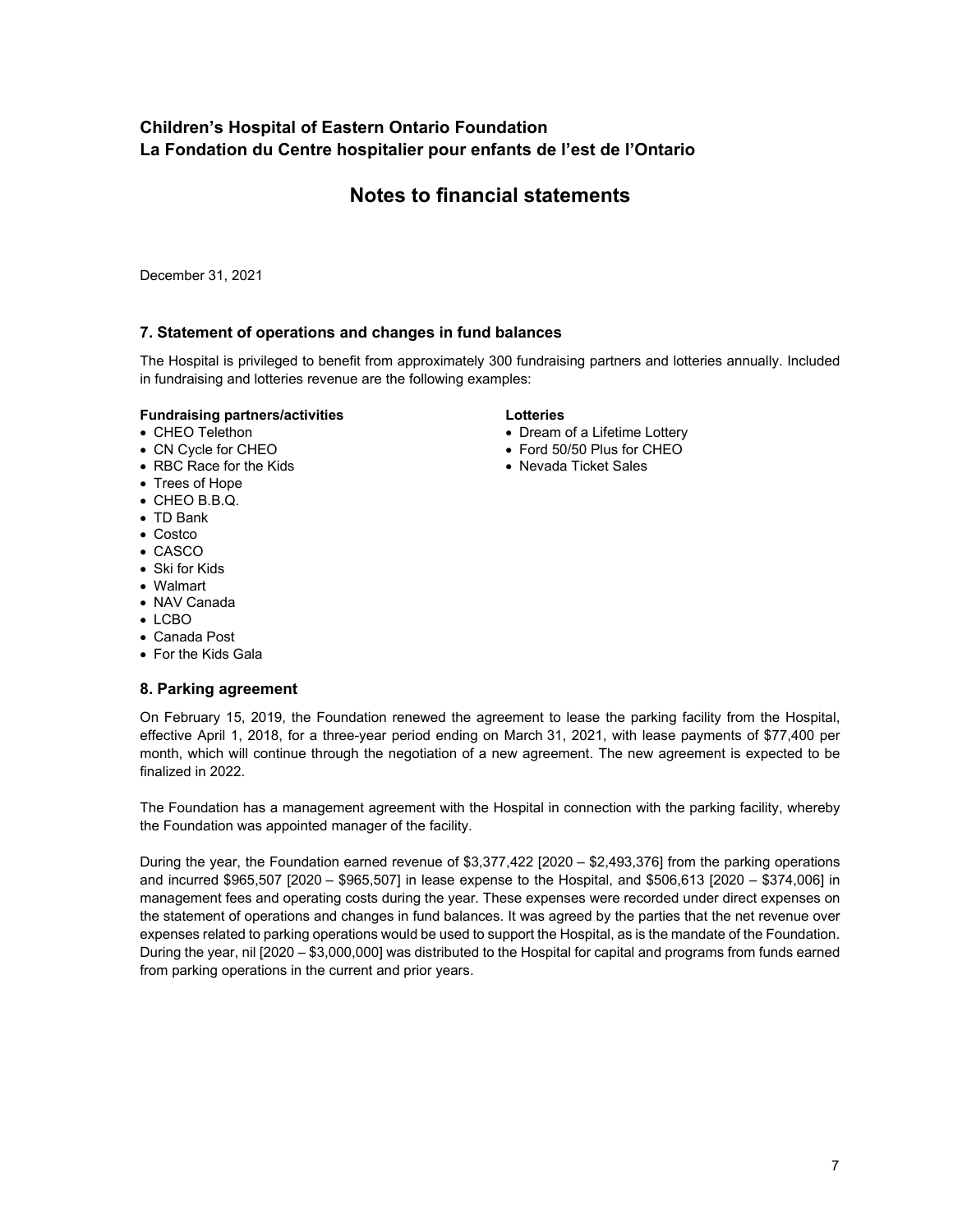# **Notes to financial statements**

December 31, 2021

## **9. Related party transactions**

During the year, the Foundation distributed grants to CHEO, CHEO Research Institute and Roger Neilson House. The capital and programs and contribution of services distributions comprise grants for the following purposes:

|                                  | 2021       | 2020       |  |
|----------------------------------|------------|------------|--|
|                                  | \$         | \$         |  |
| Research and equipment           | 5,916      |            |  |
| Research grants and programs     | 6,469,580  | 6,414,875  |  |
| Programs and services            | 3,385,144  | 4,427,938  |  |
| Capital equipment                | 3,749,157  | 6,737,461  |  |
| <b>Fellowships</b>               | 60,000     | 60,431     |  |
| Gifts in kind                    | 132,403    | 277,231    |  |
| Research building                | 50,000     | 50,000     |  |
| Other capital – parking [note 8] |            | 3,000,000  |  |
|                                  | 13,852,200 | 20.967.936 |  |

Distributions were directed as follows: CHEO, \$6,836,704 [2020 – \$13,853,060], CHEO Research Institute, \$6,095,251 [2020 – \$6,128,727] and Roger Neilson House, \$920,245 [2020 – \$986,149].

In lieu of occupancy cost, the Foundation provides a grant to the Hospital toward the operating costs of the Research Institute facility. All related party transactions are recorded at exchange value, which approximates cost.

As at December 31, 2021, amounts due to related parties included in accounts payable and accrued liabilities is \$5,266,602 [2020 – \$3,103,637]. Amounts due to related parties are non-interest bearing and due on demand.

## **10. Pension plan**

Substantially all of the full-time employees of the Foundation are members of the Healthcare of Ontario Pension Plan [the "HOOPP"], which is a multi-employer, defined benefit, final average pay contributory pension plan. Contributions to the HOOPP during the year by the Foundation on behalf of these employees amounted to \$319,363 [2020 – \$301,507] and are included in indirect expenses under other fundraising expenses and administrative expenses in the statement of operations and changes in fund balances.

The most recent valuation for financial reporting purposes completed by the HOOPP as at December 31, 2021 disclosed total assets available for benefits of \$114.4 billion with pension obligations of \$85.9 billion, resulting in a surplus of \$28.5 billion. At the end of 2021, the HOOPP was 133% funded. This fully funded status means the HOOPP has sufficient assets to pay every promised member's pension benefit, with no shortfall.

During the year, the employer contribution rate to the HOOPP was 126% [2020 – 126%] of the employee amount.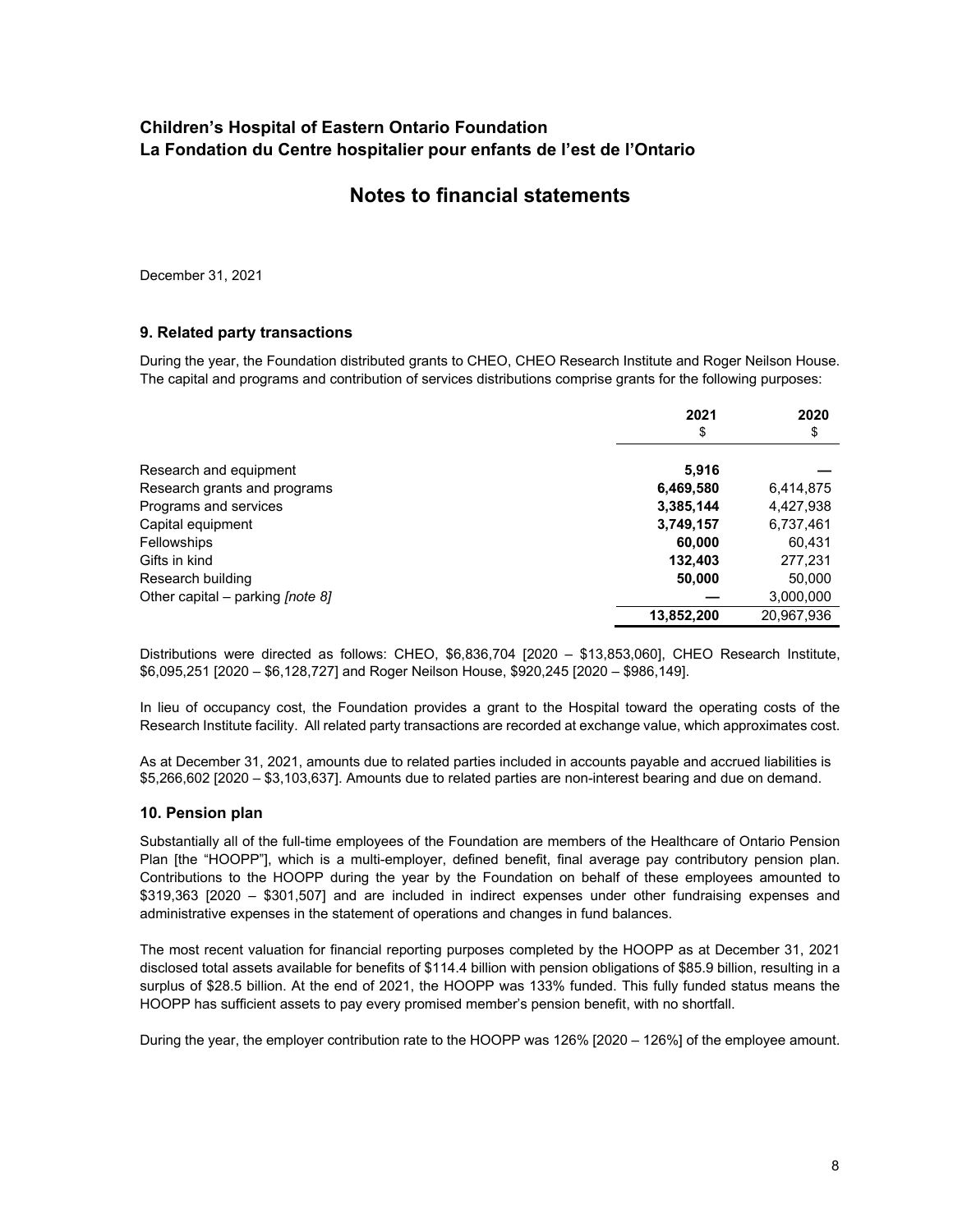# **Notes to financial statements**

December 31, 2021

### **11. Commitments**

[a] As at December 31, 2021, commitments amounting to \$25,205,000 [2020 – \$19,349,000] have been approved by the Foundation's Board of Directors to fund expenditures on behalf of the Hospital, CHEO Research Institute and Roger Neilson House for fiscal 2022, as follows:

|                              | \$         |
|------------------------------|------------|
|                              |            |
| Capital equipment            | 7,350,000  |
| Research grants and programs | 5,550,000  |
| Programs and services        | 6,255,000  |
| Research building            | 50,000     |
| Other capital                | 5,100,000  |
| Palliative care              | 900,000    |
|                              | 25,205,000 |

The committed amount classified as other capital relates to the funds expected to be generated from the parking agreement *[note 8]*.

- [b] As at December 31, 2021, the Foundation has letters of credit outstanding, required in connection with its Dream of a Lifetime lottery and 50/50 draw, amounting to approximately \$5,741,580, expiring on February 19, 2022.
- [c] As at December 31, 2021, the Foundation has a letter of credit outstanding, required in connection with its Ford 50/50 Plus for CHEO, amounting to \$144,341, expiring on June 9, 2022.

### **12. Financial instruments and risk management**

The Foundation is exposed to various financial risks through transactions in financial instruments. The Investment Policy of the Foundation addresses risk tolerance and is structured so as to provide for the generation of the maximum rate of return while assuming an appropriate level of risk keeping in mind the goals of capital preservation.

#### **Foreign currency risk**

The Foundation is exposed to foreign currency risk with respect to its investments denominated in foreign currencies, including the underlying investments of its pooled funds denominated in foreign currencies, because of fluctuations in the relative value of foreign currencies against the Canadian dollar.

#### **Credit risk**

The Foundation is exposed to credit risk in connection with its accounts receivable and its short-term and fixedincome investments because of the risk that one party to the financial instrument will cause a financial loss for the other party by failing to discharge an obligation.